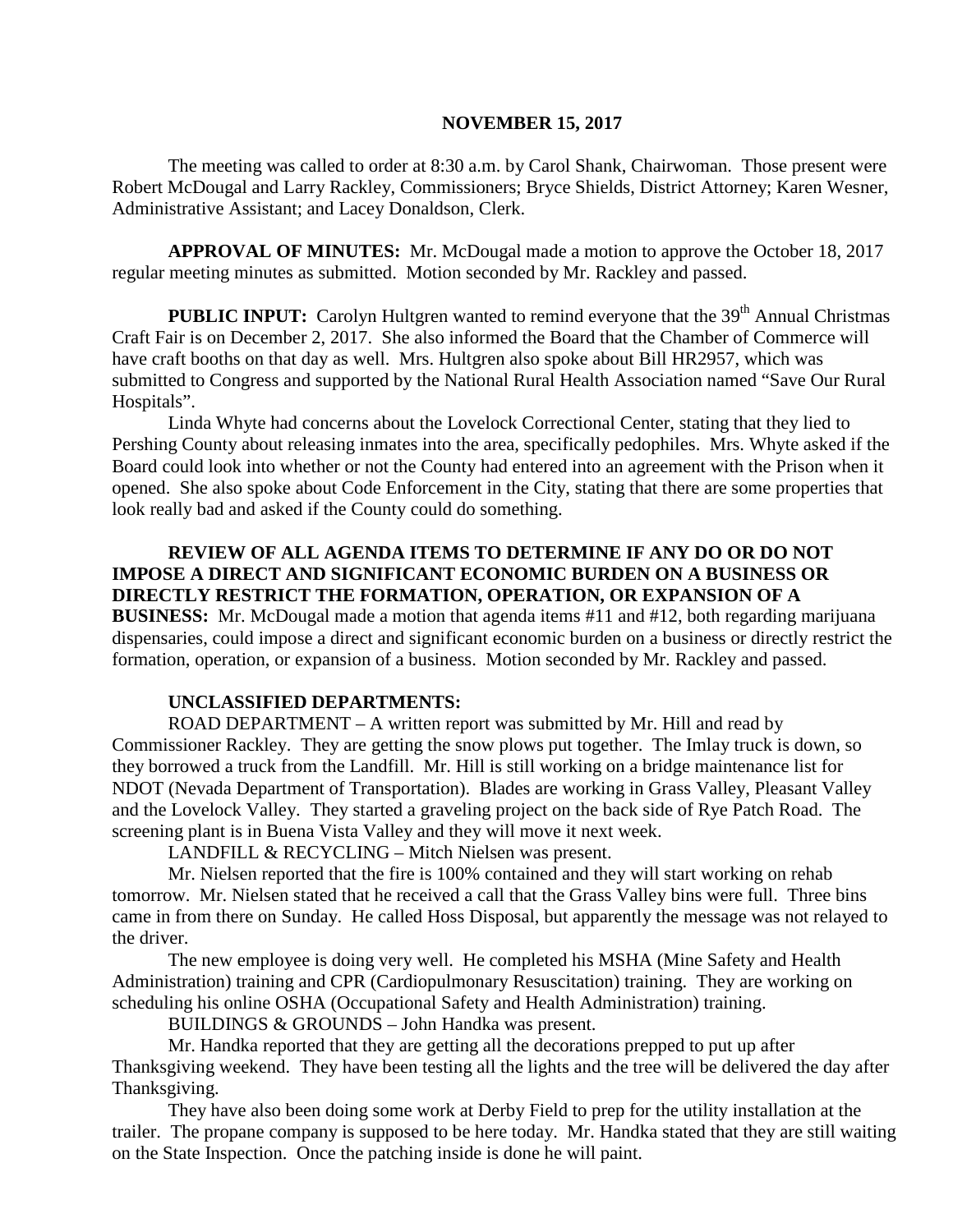They have been busy cleaning up leaves. Solar lights were installed at the art work at Exit 105.

*Approval of contract with Tyco SimplexGrinnell for duress button/fire communicator installation at various county buildings in the amount of \$20,739.00 to be paid from County Capital Improvements Fund and annual recurring costs for monitoring and maintenance for each building to be paid from the budget:* Mr. McDougal would like to see a comparison of what we were paying in the past. Mr. Handka stated that the previous system was \$20 for the Courthouse only, but they were not monitoring and inspecting as they should have been. Mr. McDougal stated he didn't disagree with the need, but doesn't see that the annual costs are budgeted.

Mrs. Munk suggested applying for a POOL/PACT grant for the purchase and installation of the system.

Mr. Rackley made a motion to approve the contract with Tyco SimplexGrinnell for duress buttons/fire communicator installation at various county buildings in the amount of \$20,739.00 contingent on obtaining a POOL/PACT grant to cover the cost. Motion seconded by Mr. McDougal and passed.

*Frontier Days Committee, Request to use Courthouse Park July 26-29, 2018 for the 2018 Frontier Days Event:* Linda Whyte was present on behalf of Frontier Days.

Mrs. Whyte stated that the 2018 event will be their  $50<sup>th</sup>$ . Mrs. Whyte stated that last year they had issues with power. Mr. Handka stated that there isn't a solution that wouldn't cost the County thousands of dollars. Mrs. Munk suggested that the band rent a generator.

Mr. McDougal made a motion to approve the request of the Frontier Days Committee to use the Courthouse Park July 26-29, 2018 for the annual Frontier Days event. Motion seconded by Mr. Rackley to include the closing of the parking lot between the Courthouse and the Library. Motion carried.

PERSHING COUNTY FIRE/AMBULANCE – Chief Nathan Carmichael was present.

*AMBULANCE/LOVELOCK FIRE DEPT.:* Chief Carmichael stated that they are back up to 22 members. He is expecting one or two of them to drop off due to retirement and/or training requirements. Mrs. Pritchard completed all the paperwork with the State for Dr. Van Gilder. They will be starting an EMT (Emergency Medical Technician) class on November  $27<sup>th</sup>$ . They have been busy with multiple fire and ambulance calls.

**PROCLAMATIONS AND AWARDS:** FIRE FIGHTERS APPRECIATION – Commissioner McDougal read a Proclamation extending the sincerest thanks and appreciation to the local firefighters.

# **UNCLASSIFIED DEPARTMENTS, CONT.D:**

SAFETY/GRANT WRITER – Pam Munk was present.

Mrs. Munk reported that she has been in contact with the Nevada Cancer Coalition Sun Smart Schools Program. They provide grant funding for sun shades for swimming pools and playgrounds. The school district would have to buy-in to their curriculum. They also provide a year's worth of sunscreen.

Mrs. Munk would like to apply for a Kaboom Grant in the amount of \$20,000 for the new playground equipment. She did the initial paperwork and photos and measurements are due today. It does require a grant match, but volunteer time and fundraising can be used. An item will have to be put on the next agenda for formal approval. Mrs. Shank also reminded Mrs. Munk to give Mrs. Childs copies of all grants.

Mrs. Munk has also been looking at an Economic Development Grant and was told to work with Mrs. Lusby-Angvick and get the information to Mrs. Wesner for the next agenda.

Mrs. Munk mentioned that she will be attending the downtown revitalization meeting tonight and she would like to piggy-back on their 501c3 status for the playground grant.

Mrs. Munk would like to attend a grant writing workshop in Phoenix, Arizona February 6-8. She would need funds for the registration fee, which is \$1,095, and for a plane ticket. It was suggested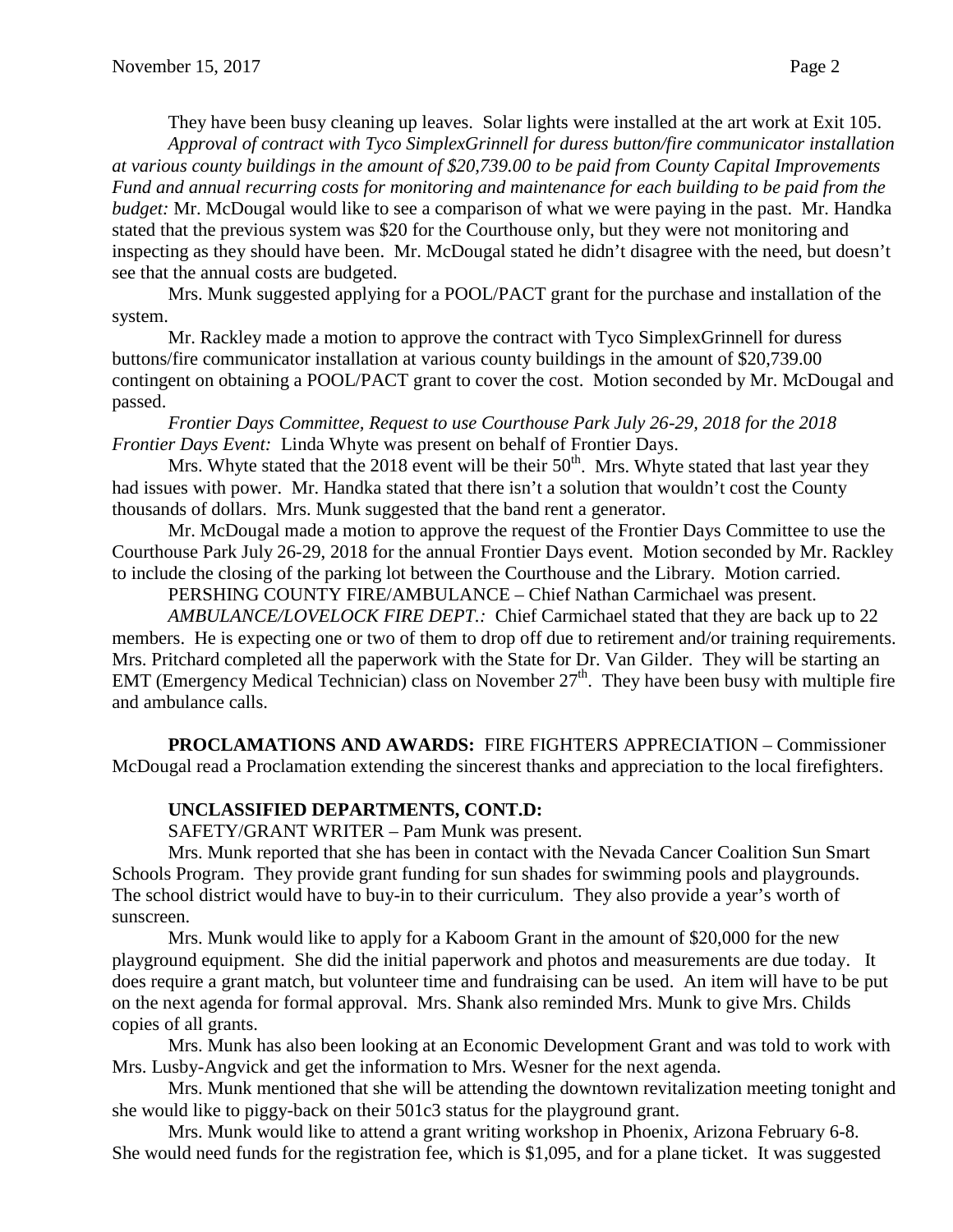that Mrs. Munk speak with Mrs. Childs in regards to funding availability and then and item can be put on the next agenda. Mrs. Munk stated that she does have money available in the Safety budget, but isn't sure if it can be used for this.

Mrs. Munk stated that the booth registration fee for the Depot craft fair will go towards the playground fund.

On May  $19<sup>th</sup>$  she would like to close down Main Street for a Street Fair. There will be a New Year's Eve party at the Community Center. It will be family friendly, non-alcoholic, and have an 80's prom theme.

Mr. McDougal stated that he has seen several Boys and Girls Clubs opened with funding from Pennington. He doesn't necessarily think we could sustain a club, but the swimming pool will need to be re-built at some point and this may be an avenue for funding.

Mr. Rackley asked that she reach out to Senator Heller's and Senator Cortez Masto's offices in regards to grant funding for law enforcement facilities.

Mrs. Munk stated that the volunteers had their safety training on October  $26<sup>th</sup>$ . She held two classes and there were about 35 that didn't participate. Mrs. Munk does need an updated list of volunteers. She will be holding safety training for the Search and Rescue on November 18<sup>th</sup> and will go out to the Road Department to do there's on February  $1<sup>st</sup>$ . The online training is ready to go; however, Mrs. Munk is having log in issues.

*Review and approval of Grant Writer job description:* Mr. McDougal made a motion to approve the Grant Writer job description as submitted. Motion seconded by Mr. Rackley and passed.

# **DERBY FIELD AIRPORT, APPROVAL OF ANY REPAIR COSTS TO MOBILE**

**HOME:** Mr. Rackley stated that there are some places where the sheet rock is cracked. Mr. McDougal did do a walk through and most of the issues are cosmetic. Mr. McDougal stated that Mr. McKinney's agreement with Nile Valley ends November  $30<sup>th</sup>$ , but they would like to see it end sooner.

Mr. McDougal made a motion to approve any repair costs for the Derby Field mobile home not to exceed \$500.00. Motion seconded by Mr. Rackley and passed.

# **ELECTED DEPARTMENTS:**

JERRY ALLEN, SHERIFF **–** Sheriff Allen stated that he is having some issues with his budget as there are five invoices from last year that didn't come in until recently. He is trying to rectify one of those as it was supposed to be covered under a maintenance warranty, but the others will have to come out of this year's budget. Sheriff Allen also stated that he just lost his dispatch computer. One new hire has completed some of the preliminary requirements and should start soon. There is still one open position. Sheriff Allen stated that they will also be assisting the City as they are losing two officers.

*Request for approval of "out of state travel" for Deputy Dickerman to attend DARE training in Tennessee December 3-15, 2017 to be paid from Frontier Community Coalition funds:* Sheriff Allen stated that the Frontier Community Coalition will reimburse us for airfare, hotel and rental car fee. Mrs. Childs stated that she emailed Jeff Munk for clarification and he replied that they would also cover the Deputy's per diem.

Mr. Rackley made a motion to approve the out of state travel for Deputy Dickerman to attend DARE training in Tennessee December 3-15, 2017 with the travel costs being reimbursed by the Frontier Community Coalition. Motion seconded by Mr. McDougal and passed.

**UPDATE ON PROGRESS OF SITE LOCATION, DESIGN, FUNDING, AMENITIES, AND CONSTRUCTION OF POTENTIAL NEW LAW ENFORCEMENT CENTER:** Mr. Shields is working with the architect on a Contract for Services and they may have it ready for the December  $6<sup>th</sup>$ meeting.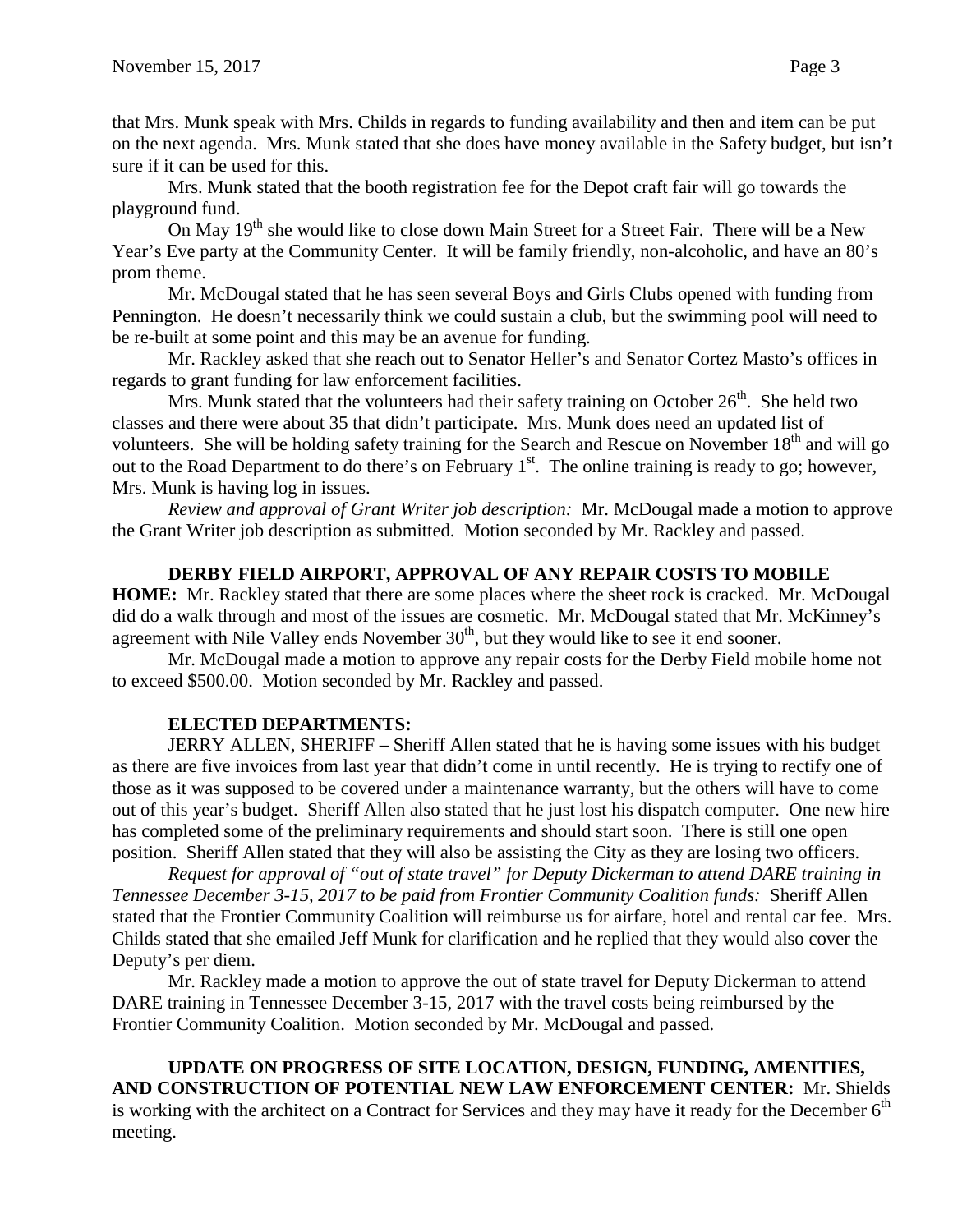Mr. Rackley stated that the property owners have not responded regarding our sale proposal. On the lot that the County does own, there are 7 trees that need to come down. Dan Knisley has stated that his employees could do it. An item will be put on the next agenda for possible approval.

Sheriff Allen stated that the American Jail Association Conference is scheduled April 21-25, 2018 in Sacramento and he and/or a staff member is planning on attending. He also suggested that a Commissioner attend.

### **ELECTED DEPARTMENTS, CONT.D:**

LACEY DONALDSON, CLERK-TREASURER – Mrs. Donaldson reported on the status of the new voting equipment. Dominion will be here before the end of the year to pick up the old equipment and then will deliver the new equipment in January or February. The first payment is in today's run and Mrs. Donaldson will submit the paperwork to obtain reimbursement from the State.

*Approval of corrections/changes to the Tax Roll:* Ryle – Mr. McDougal made a motion to approve the Tax Roll Adjustment for Louis Ryle, APN #001-171-02, adding a 100% Disabled Veteran's Exemption. Motion seconded by Mr. Rackley and passed.

RENE CHILDS, RECORDER-AUDITOR – Mrs. Childs gave the Board the monthly fund balance report.

KAREN STEPHENS, JUSTICE COURT – *Approval of construction bids for Justice Court remodel to be paid for from JP Admin Fund and approval of Justice of the Peace office remodel from County Capital Improvement Fund:* Bids were received as follows:

Katsaris Construction \$22,000.00

Michael Clay Corporation \$14,321.80

Mr. McDougal made a motion to accept the bid from Michael Clay Corporation in the amount of \$14,321.80. Motion seconded by Mr. Rackley and passed.

Mrs. Childs stated that the remodel of the Judge's Chambers cannot be paid for with JP Admin money. It was also noted that it is not a budgeted item in the Capital Improvement Fund.

Mr. McDougal amended his motion to pay \$1,346.00 for the Judge's Chambers out of the Capital Improvement Fund. Motion seconded by Mr. Rackley and passed.

**BOARD APPOINTMENTS/RESIGNATIONS/ VACANCIES:** There were no board appointments, resignations or vacancies discussed.

# **GRASS VALLEY ADVISORY BOARD:** Paul Schlehr was present.

Mr. Schlehr was just appointed at the last Commission meeting. He asked about a use policy for the Grass Valley Community Center. Mr. Schlehr was told to speak with Mrs. Lusby-Angvick as it is believed she and Annette Stripe had been working on one.

**PERSHING COUNTY IT TECHNICIAN POSITION:** RECOMMENDATION FROM INTERVIEW PANEL AND APPROVAL OF OFFER OF EMPLOYMENT – Mrs. Wesner stated that the interview committee consisted of herself, Rene Childs, Lacey Donaldson, Abi Generoso, and Sean Kearney from ADS. There were four really good candidates and the committee would like to recommend Justin Abbott.

Mr. Abbott was present at the meeting. Mrs. Shank asked him to tell the Board about himself. Mr. Abbott stated that he is a recent transplant to Lovelock from Fallon. He previously worked for CC Communications in their Managed Services Department. He has approximately 10 years of experience in a formal IT position. Mrs. Shank asked if he was familiar with severs. Mr. Abbott stated that he does have experience with different servers.

Mrs. Shank asked if the committee had discussed a salary range and a start date. They did not.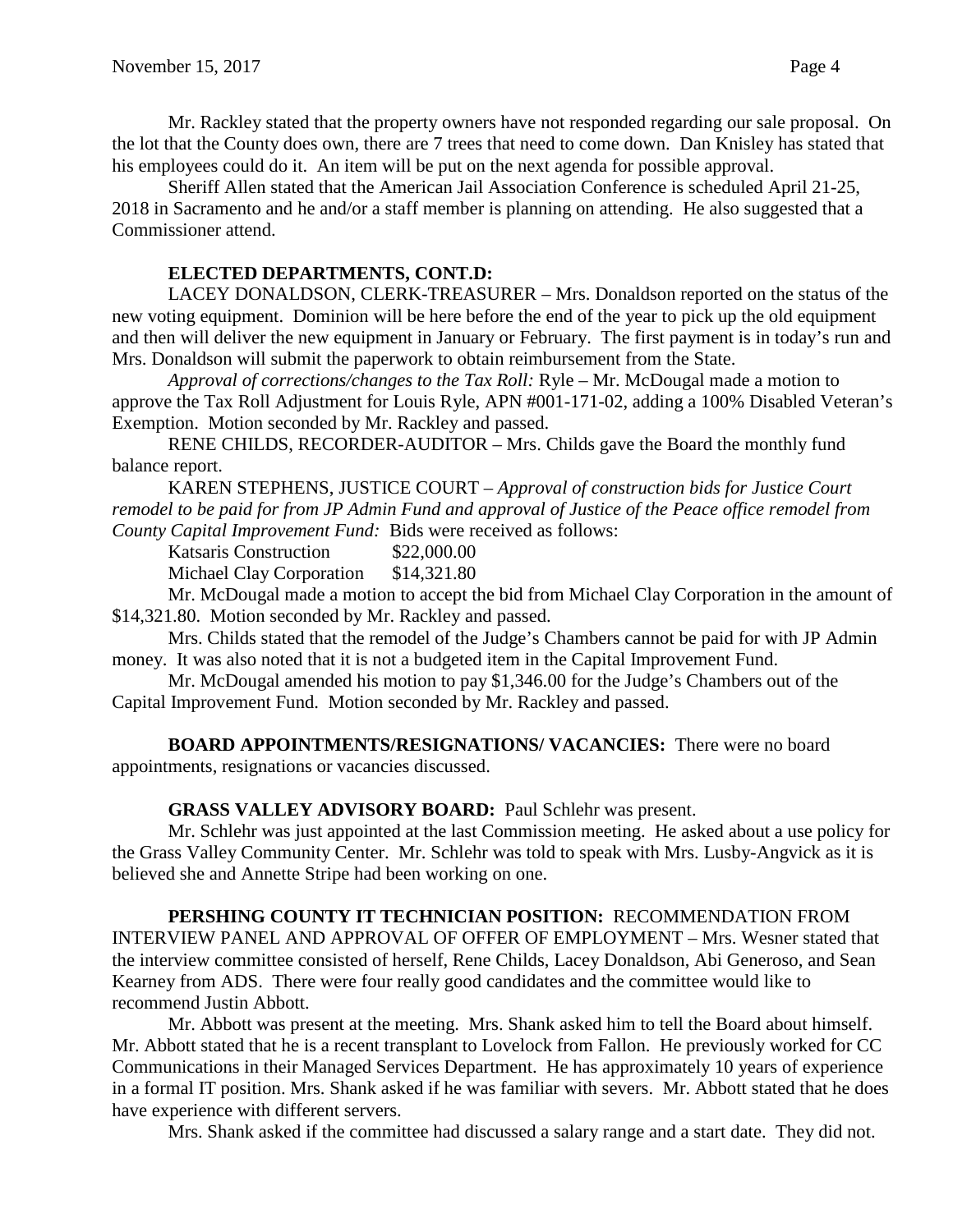The Board agreed on a starting salary of \$40,000 with benefits and a start date of November 20, 2017.

Mr. Rackley made a motion to offer employment to Justin Abbott as the Pershing County IT Technician, with a starting salary of \$40,000 and a start date of November  $20<sup>th</sup>$ . Motion seconded by Mr. McDougal and passed.

Mrs. Wesner expressed to the Board the need for all Department Heads to be informed that Mr. Abbot is the County's IT and outside IT should not be used. The Board agreed.

The meeting recessed at 10:12 a.m. and reconvened at 10:15 a.m.

**PUBLIC HEARING ON BILL #331, AN ORDINANCE AMENDING CHAPTER 5.04, TITLE 5, OF THE PERSHING COUNTY CODE; AMENDING THE CODE TO REQUIRE COMPLIANCE WITH ZONING, TAX AND OTHER ORDINANCES AS A CONDITION OF MAINTAINING A BUSINESS LICENSE; AUTHORIZING THE BOARD OF COUNTY COMMISSIONERS TO SUSPEND OR REVOKE THE BUSINESS LICENSE OF A PERSON FOUND TO BE IN VIOLATION OF THE PROVISIONS OF TITLE 5:** Mrs. Shank asked for public comment and there was none.

Mr. Shields gave an overview of the changes. One such changes is that a business license can be suspended or revoked if any real or personal property taxes are more than 60 days delinquent.

Carolyn Hultgren stated that there had been someone running a business in the Humboldt River Ranch without a license. Mr. Shields stated that is a misdemeanor.

Mr. McDougal made a motion to adopt Ordinance #331 amending Chapter 5.04, Title 5, of the Pershing County Code. Motion seconded by Mr. Rackley and passed unanimously.

#### **FIRST READING OF PROPOSED ORDINANCE PROHIBITING MEDICAL AND RECREATIONAL MARIJUANA ESTABLISHMENTS IN PERSHING COUNTY:**  Commissioner McDougal introduced Bill #333 and read it by title as follows:

AN ORDINANCE AMENDING TITLE 17, CHAPTER 326, TO PROHIBIT MEDICAL MARIJUANA ESTABLISHMENTS AND RECREATIONAL MARIJUANA ESTABLISHMENTS WITHIN THE UNINCORPORATED AREAS OF PERSHING COUNTY.

Mr. McDougal had issue with using the word "Marijuana". Mr. Shields stated that is the legal term as defined by State and Federal Law.

**CORRESPONDENCE:** There was no correspondence discussed.

The meeting recessed at 10:25 a.m. for a litigation meeting and reconvened at 10:49 a.m.

**REPORT FROM LEGAL COUNSEL:** Mr. Shields did not have anything to report.

**REPORT FROM ADMINISTRATIVE ASSISTANT:** Mrs. Wesner reported that she, Mrs. Childs and Mrs. Donaldson, along with Sean Kearney from ADS conducted the interviews of four candidates for the IT position. All four candidates were very qualified. There was a Department Head meeting with John Bates from POOL/PACT yesterday. Mrs. Wesner stated that she would be out of the office starting tomorrow through the  $28<sup>th</sup>$ .

**UPDATE ON THE PERSHING COUNTY ECONOMIC DEVELOPMENT AND CONSERVATION ACT:** The Board did not have any new information. Commissioner Rackley spoke with Senator Dean Heller and he doesn't feel they can proceed without Senator Cortez Masto's by-in.